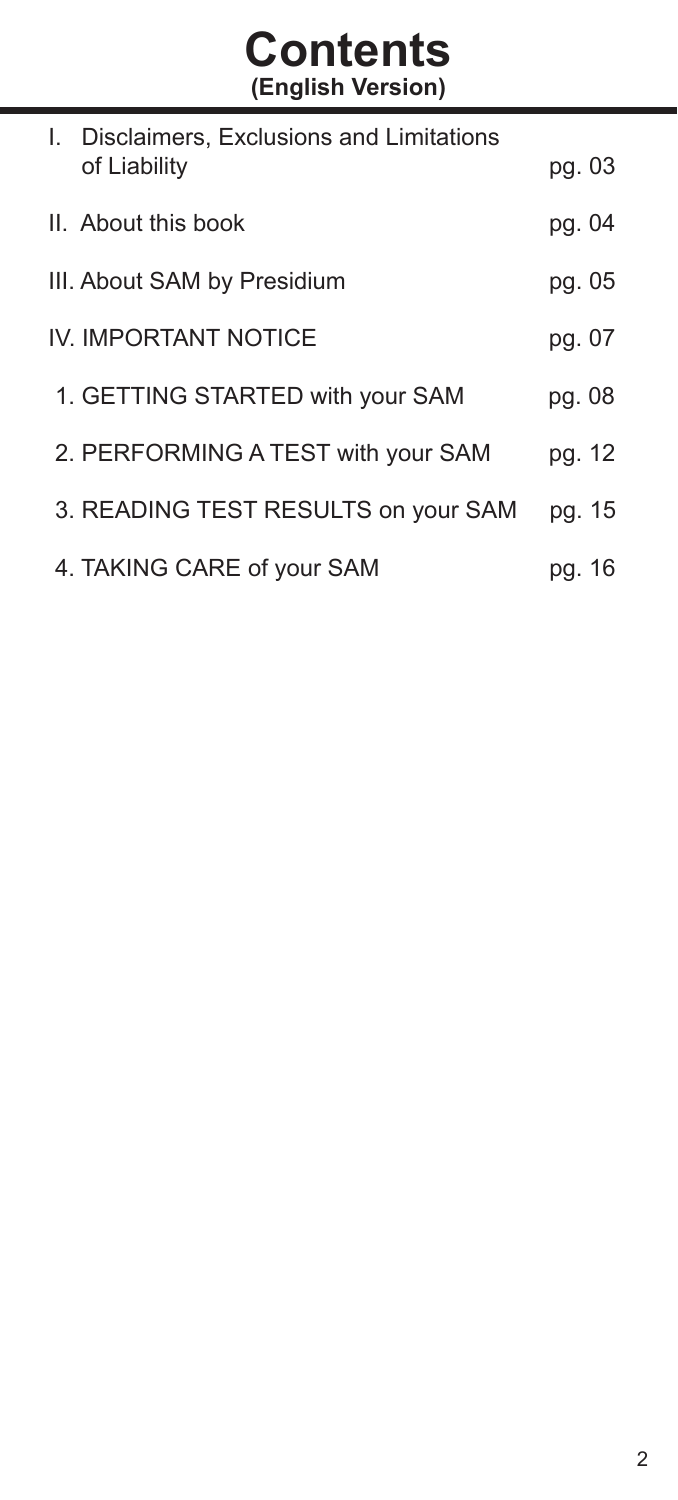PLEASE READ AND NOTE PRESIDIUM WARRANTY TERMS AND CONDITIONS as stated in the warranty card. Presidium warranty for its testers is subject to proper use by its users in accordance with all the terms and conditions as stated in the relevant user handbook and shall cover only manufacturing defects.

Due to continuous product improvement, Presidium reserves the right to revise all documents including the right to make changes to the handbook without notice and without obligation to notify any person of such revisions or changes. Users are advised to check Presidium's website at http://www.presidium.com.sg/ from time to time.

Presidium shall not be responsible for any damage or loss resulting from the use of this tester or handbook, and under no circumstances shall Presidium, its manufacturer or any of its subsidiaries, licensors, distributors, reseller, servant and/or agent be liable for any direct or indirect damages, resulting from the use of this tester.

TO THE MAXIMUM EXTENT PERMITTED BY APPLICABLE LAW, under no circumstances shall<br>Presidium, its manufacturer or any of its Presidium, its manufacturer or any of its subsidiaries, licensors, distributors, reseller, servant and/or agent be responsible for any special, incidental, consequential or indirect damages howsoever caused.

The tester or SAM referred to in this handbook<br>is provided and/or sold on an "as is" basis is provided and/or sold on an<br>Except as reguired by appli Except as required by applicable law, no warranties of any kind, either expressed or implied, including, but not limited to, the implied warranties of merchantability and fitness for a particular purpose.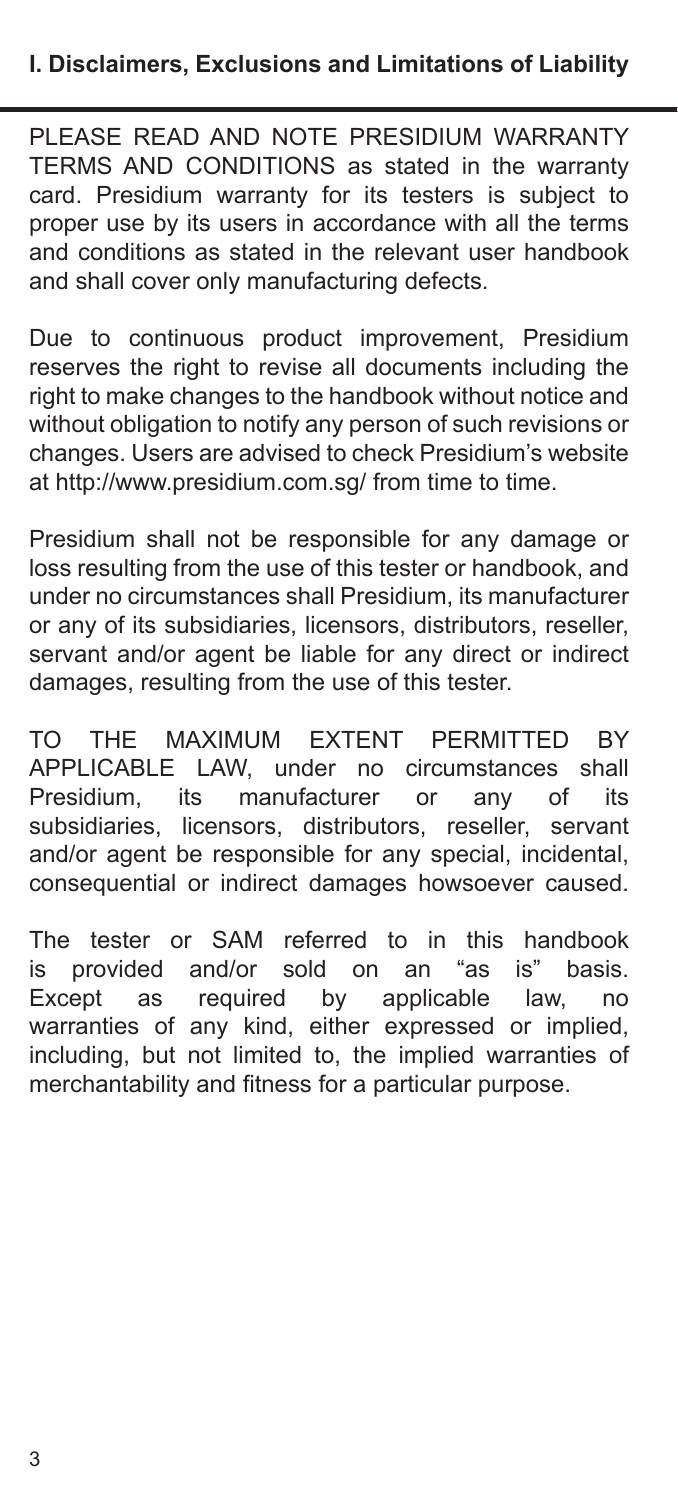Thank you for purchasing SAM.

This handbook is designed to help you set up your tester and describes all you need to know about how to use your tester accurately and take care of it in line with its<br>requirements. Please read these instructions requirements. Please read carefully and keep them handy for future reference.

This book also contains the terms and conditions in relation to the use of the tester including the **Disclaimer, EXCLUSION and Limitation of Liability clauses stated above in Section I.**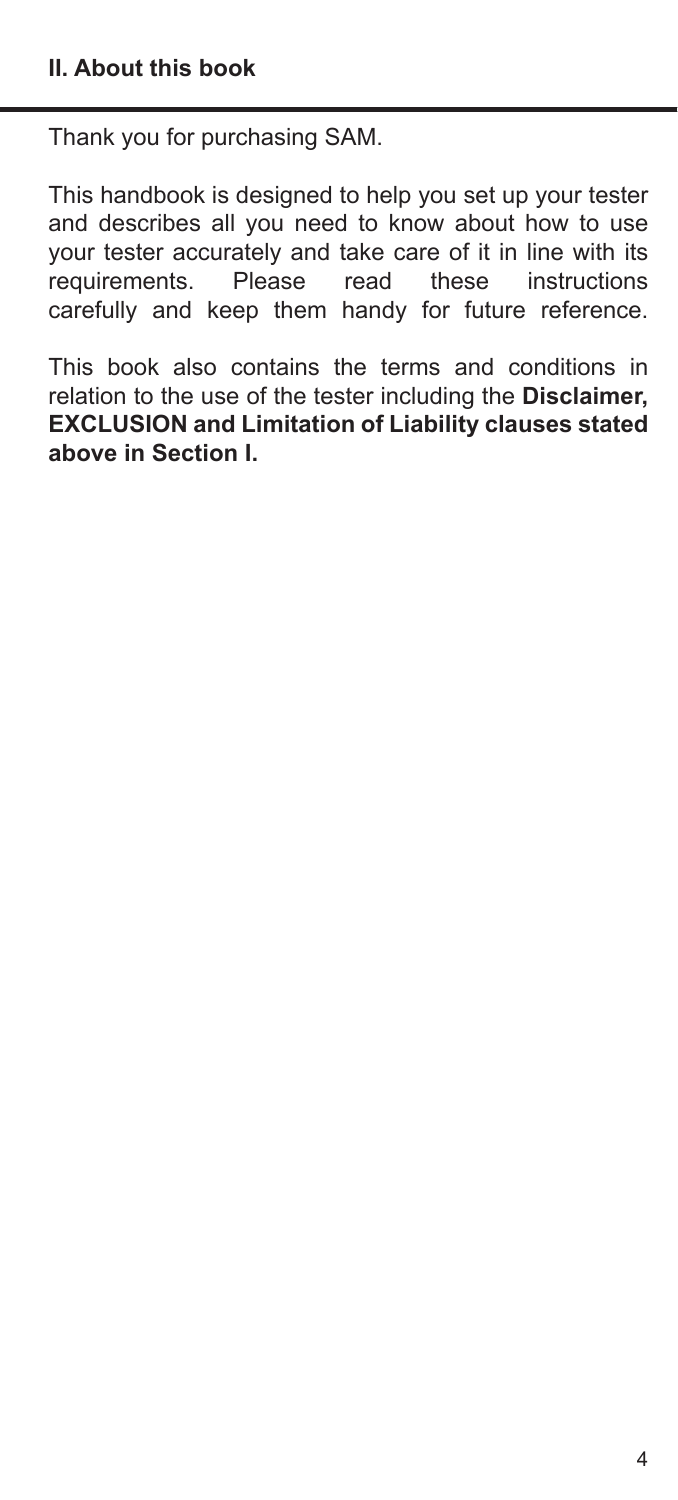SAM has been developed upon existing thermal and electrical conductivity technology with addition of technologically advanced circuitries as well as a highly sensitive thermoelectric probe for distinction between colorless diamonds against a wider range of moissanites.

The thermoelectric probe is designed with highly sensitive electronic circuitry to detect and segregate data collected from the gemstones via a customized micro-controller. The information gathered will be displayed within seconds.

SAM has been subjected to thorough and extensive laboratory tests, and will generally give a clear and reliable reading of the gemstone being tested under proper use. However, you are advised to conduct further supporting tests.

# **This tester was designed with the following objectives:**

- Help in the identification of colorless diamonds. moissanites and simulants with a single instrument
- Able to distinguish a wider range of moissanites, including the new "low electrical conductivity moissanite"
- More advanced processing and detection algorithm<br>• Provide fairly consistent and reliable test results
- Provide fairly consistent and reliable test results under proper use

# **SAM features the following:**

- Retractable thermoelectric probe tip that ensures constant pressure between probe tip and gemstone
- Industry's thinnest probe tip (0.45mm) that can test on diamonds as small as 0.01 carats
- Power via USB
- Metal alert buzzer to ensure that probe tip is in contact with gemstone during testing
- No waiting time between tests
- Stylish ergonomic design
- 180-degree multi-viewing LED display<br>• International voltage compatibility
- International voltage compatibility
- Low battery indicator
- Automatic power off of 10 minutes of inactivity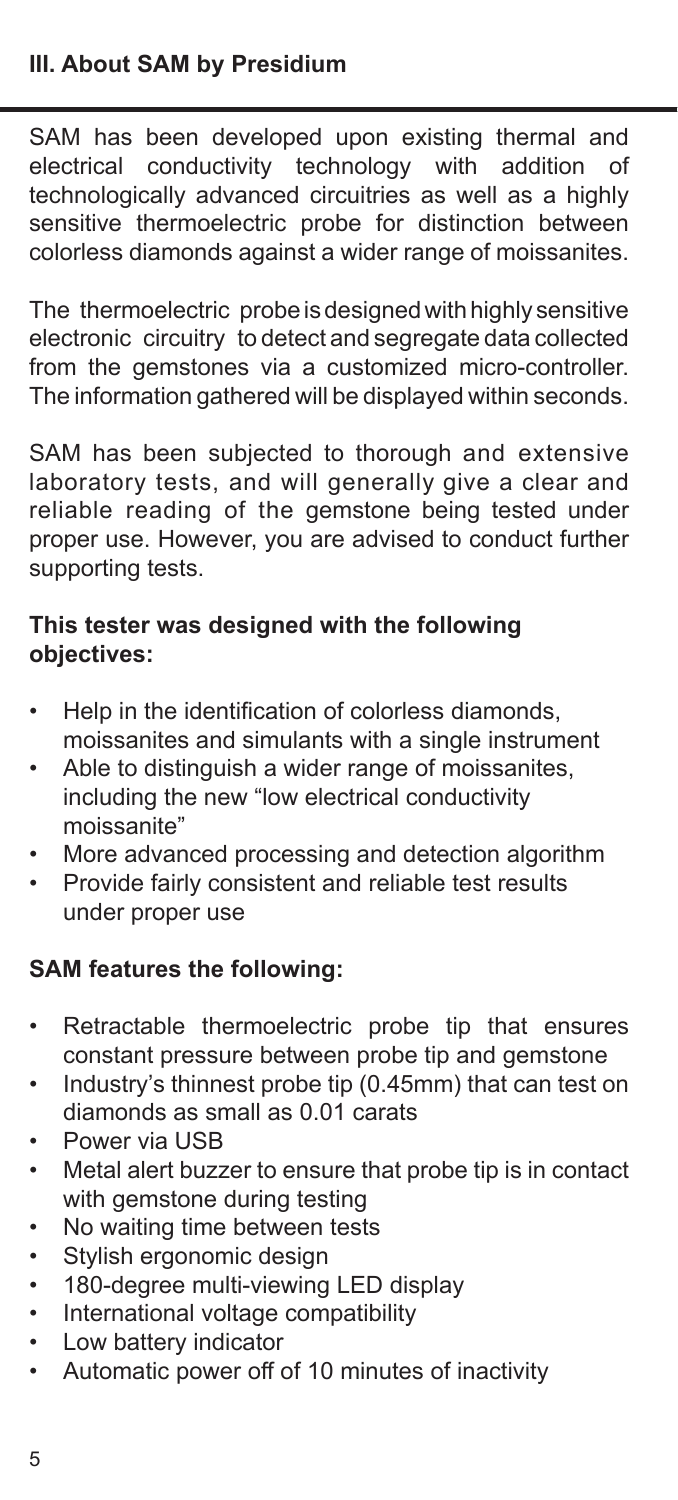**Included in your package:**

- SAM
- Metal stone rest
- Protective carrying case



| 1              | Probe Protective Cap                                            |
|----------------|-----------------------------------------------------------------|
| $\mathfrak{D}$ | Retractable Probe                                               |
| 3              | 360° Textured Metal Plated Ergonomic Grip                       |
| 4              | Display with LED Illumination                                   |
| 5              | Power button and 'Ready' Display                                |
| 6              | <b>Adaptor Inlet</b>                                            |
| 7              | Battery Compartment (beneath the lid with<br>Presidium wording) |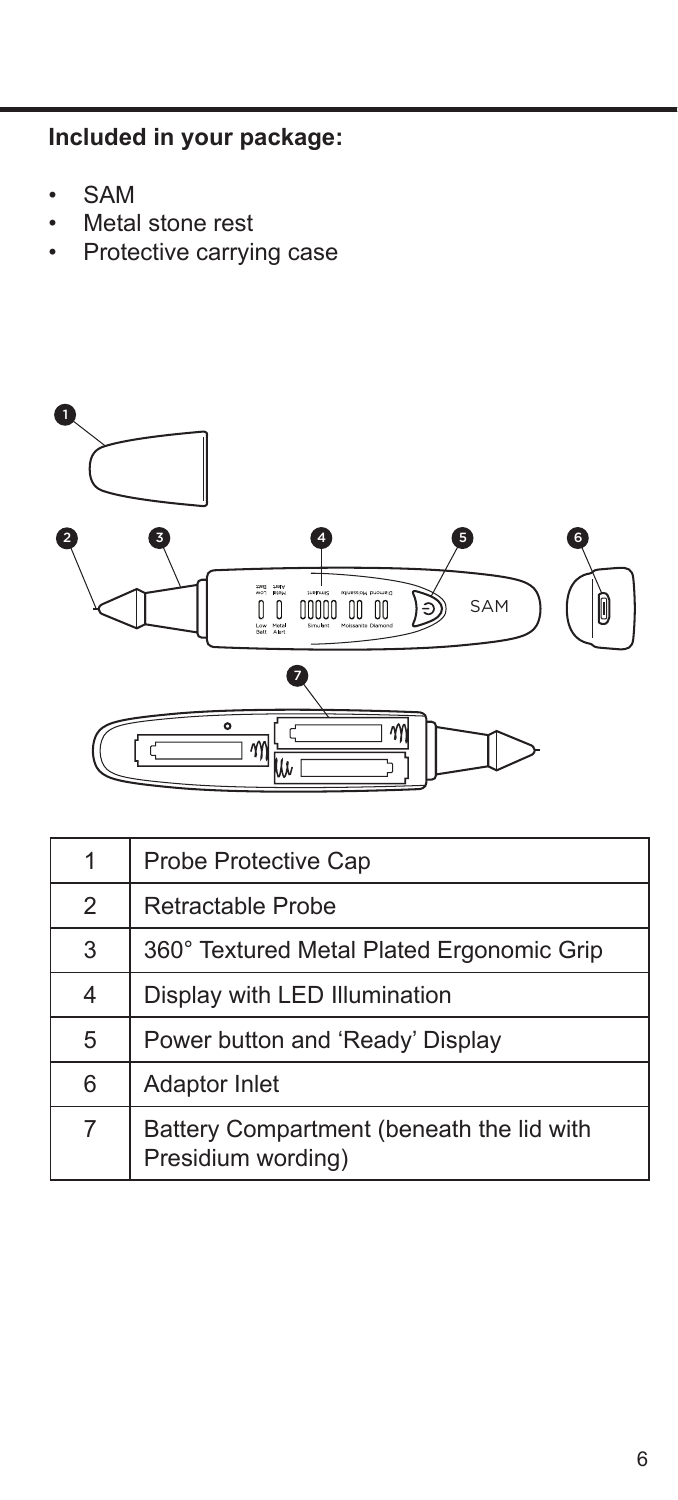## **IV. IMPORTANT NOTICE**

- Due to the testing methodology, this tester is not intended to test for any colored diamonds, such as blue and black diamonds, as the electrical conductivity of these colored diamonds differs from colorless diamonds.
- Keep the tester dry. Precipitation and all types of liquids or moisture can contain minerals that will corrode electronic circuits. If your tester gets wet, remove the battery, and allow the tester to dry completely before replacing it.
- Do not use, store or expose the tester in dusty and dirty areas. Its moving parts and electronic components can be damaged.
- Do not use, store or expose the tester in hot areas. High temperatures can damage or shorten the life of the tester , damage batteries, and warp or melt certain plastics.
- Do not use, store or expose the tester in cold areas. When the tester returns to its normal temperature. moisture can form inside the tester and damage electronic circuit boards.
- Store the tester at room temperature (23°C 27°C or  $73^{\circ}F - 80^{\circ}F$ ).
- Do not attempt to open the tester, including the removal of the tip, other than as instructed in this handbook.
- Do not drop, knock, or shake the tester. Rough handling might break internal circuit boards and fine mechanics.
- Do not use harsh chemicals, cleaning solvents, or strong detergents to clean the tester.
- Do not paint the tester. Paint can clog the moving parts and prevent proper operation.

If the tester is not working properly, kindly contact Presidium Customer Service at service@presidium.com. sg or:

Presidium Instruments Pte Ltd Unit 7, 207 Henderson Road Singapore 159550 Attn: Customer Service Executive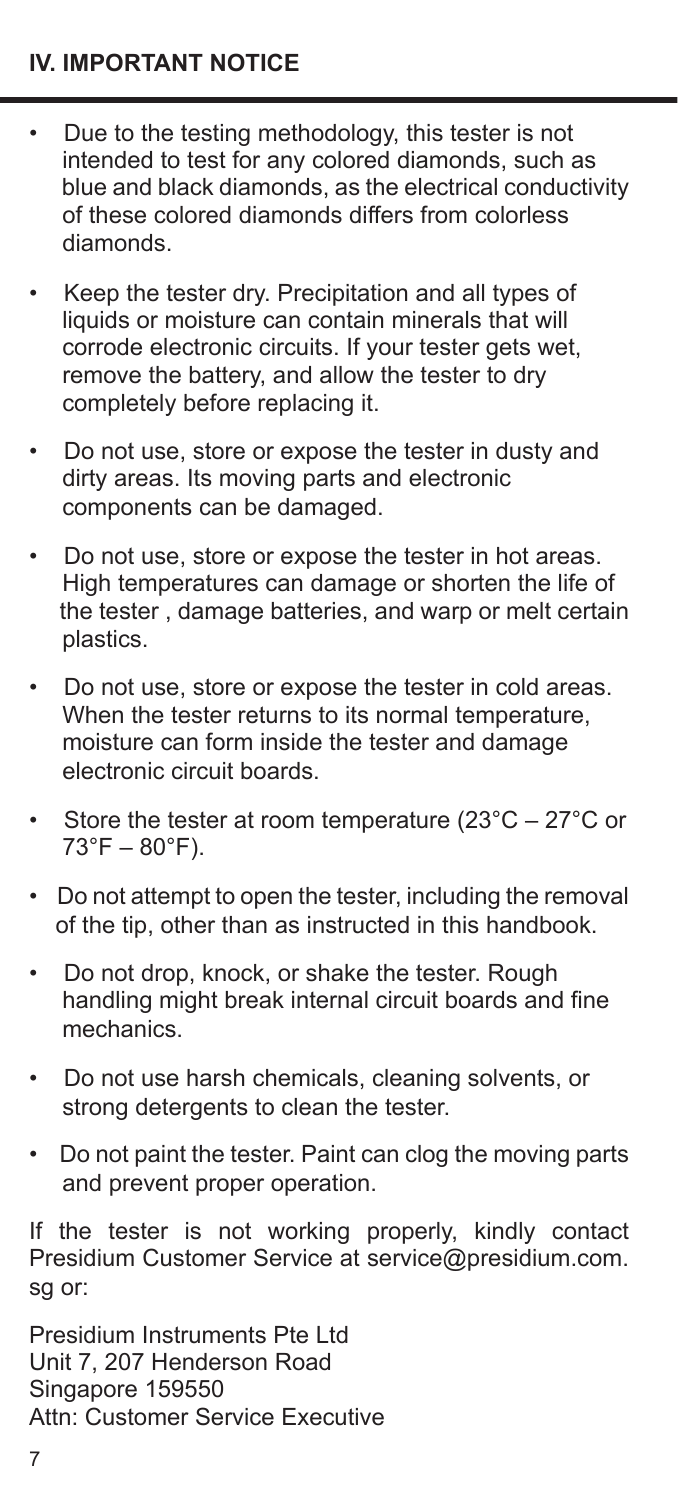## **Powering up your SAM**

This tester can be powered by either the use of an AC adaptor (optional item sold separately) or through the use of batteries. If AC adaptor is used, connect one end of the AC adaptor to the tester **(Fig. 1.1).** and the other end directly into an electrical outlet. Please ensure that only the adaptor supplied by Presidium is used.



Fig. 1.1

If batteries are used (3 x AAA batteries), take note of the positive (+) and negative (-) directions of batteries when inserting the batteries into the tester **(Fig. 1.2).** The use of alkaline batteries is preferred, as it should generally allow for approximately 2,000 tests, while the use of ordinary batteries will give a shorter working life.



Fig. 1.2

**(Fig. 1.3)** Take note of the positive (+) and negative (-) directions of the batteries when inserting the batteries into the tester. Secure back the battery cover.



Fig. 1.3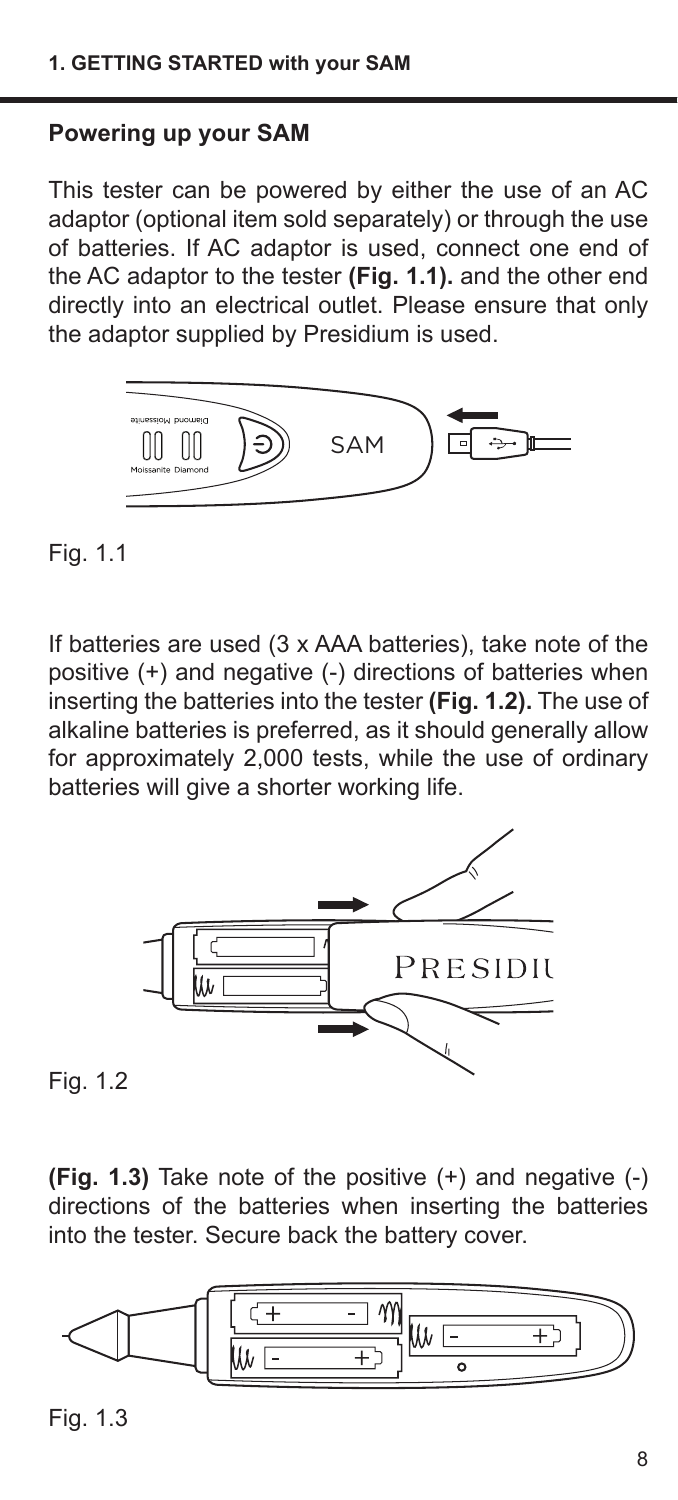# **Turning on your SAM**

Remove the protective cover from the tester. For first time use, please remove the plastic cap from the probe tip. **(Fig.1.4).** 



Fig. 1.4

Press the Power button located at the lower end of the device. **(Fig. 1.5).** Wait for approximately 10 seconds to warm up to the predetermined tip temperature.



Fig. 1.5

While in the warming up period, a Blue light will blink continuously. The light will stop blinking when it is "READY" to be used **(Fig. 1.6).**



Fig. 1.6

The tester will shut down automatically after 10 minutes of inactivity on battery mode.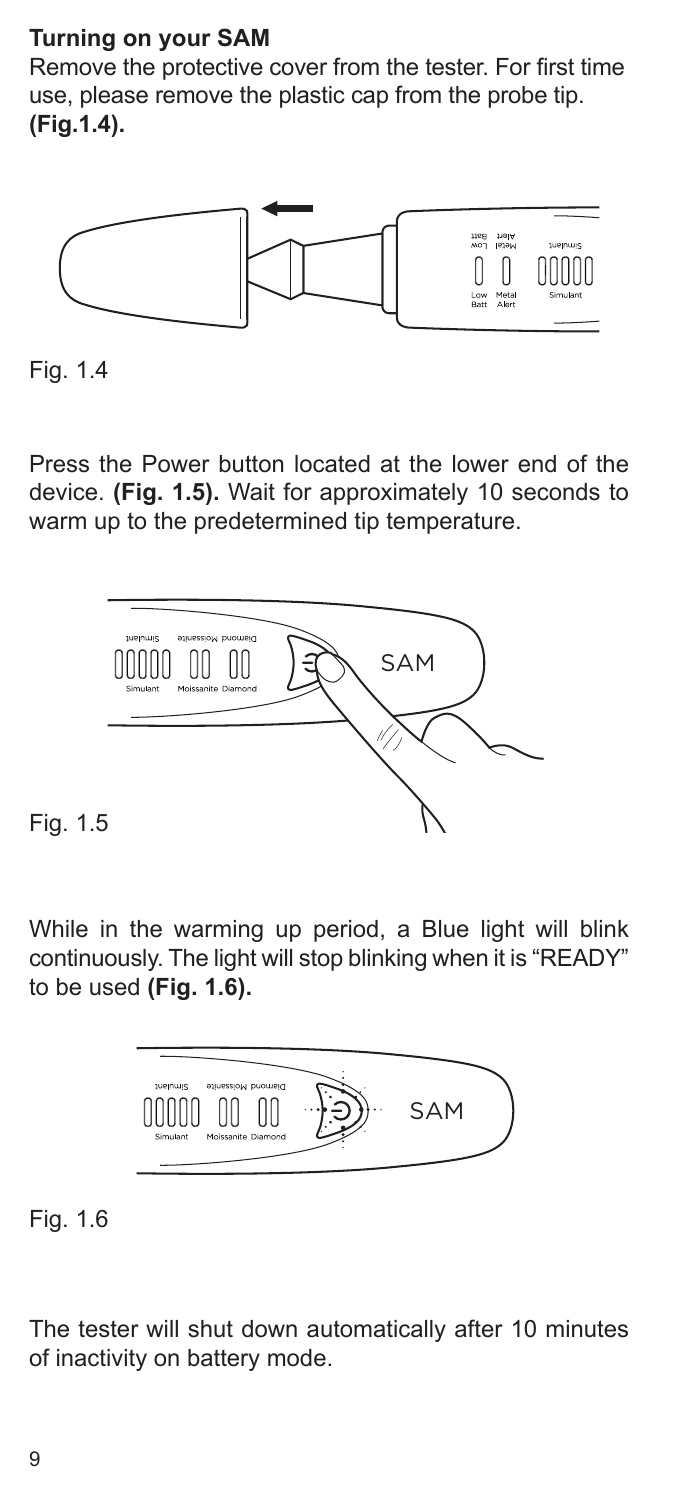## **Recommended testing conditions**

# **Cleaning your gemstone prior to testing**

Prepare a clean tissue or jewelry cloth. Carefully retrieve the gemstone with tweezers and place the gemstone face down on its table facet **(Fig. 1.7).**





Gently rub the table of gemstone against the tissue/ jewelry cloth **(Fig. 1.8).**



Fig. 1.8

If your stone is mounted jewelry, please carefully clean the stone **(Fig. 1.9).**



Fig. 1.9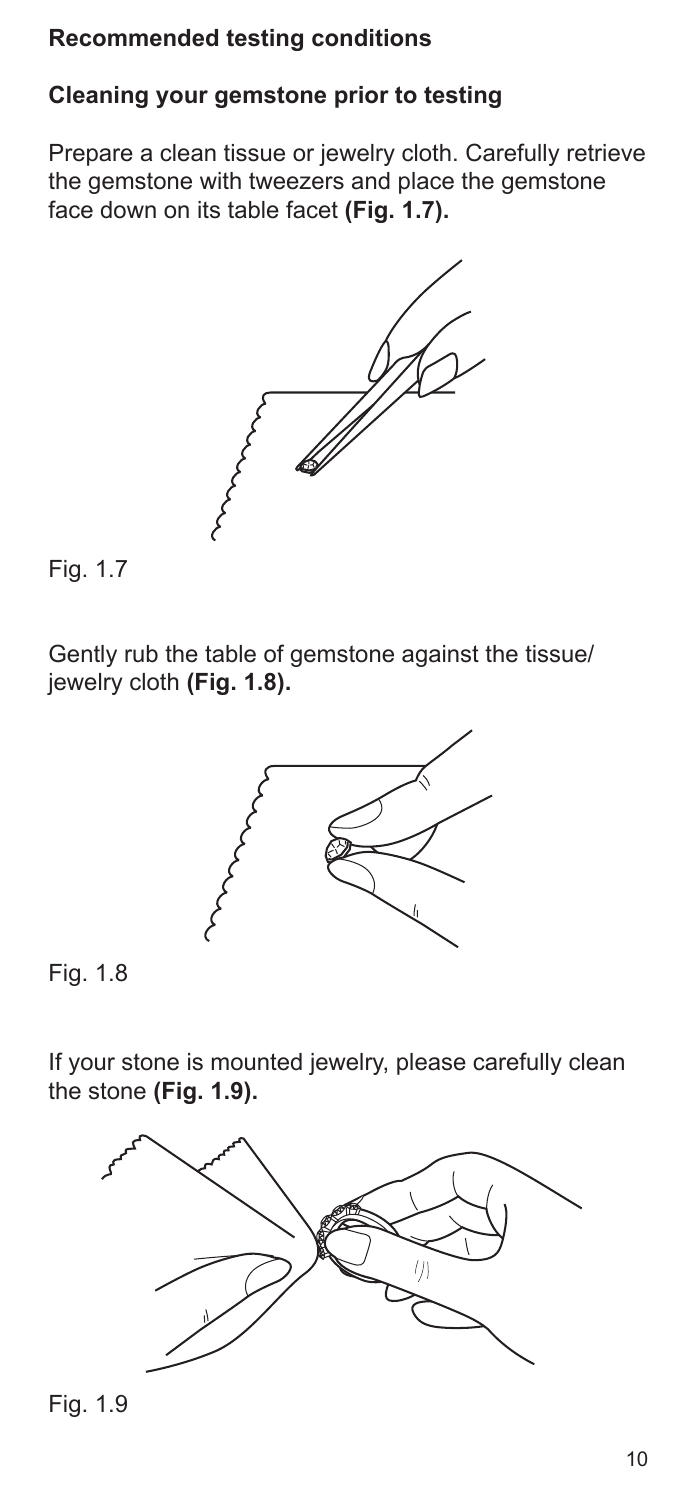# **Operating Conditions**

## **Calibration**

All testers have been calibrated during the manufacturing process and no further adjustment or user intervention to the tester is needed.

Self-calibration should not be attempted. To minimize any risks associated, user should contact Presidium at service@presidium.com.sg or its service center for assistance. In the event that users require the manufacturer to re-calibrate the unit, the users will bear the associated to/fro freight cost for shipping of unit to the service center.

## **Recommended Normal Operating Conditions**

The recommended testing temperature is 23°C – 27°C or 73°F – 80°F. Please allow the gemstone or jewelry piece to adjust to room temperature prior to testing. Exposure and/or operation of the tester outside the room temperature would affect the results and performance of the tester.

#### **Battery information**

Do not leave worn out batteries in the battery compartment as the batteries may corrode, leak or damage the tester. Batteries should be removed when the tester is expected to be stored for an extended period of time.

To prevent inaccurate readings, replace with new batteries as soon as the low battery indicator lights up or starts to blink. A test should not be performed when the battery power is low or weak.

Batteries do not have to be removed when the AC adaptor is in use.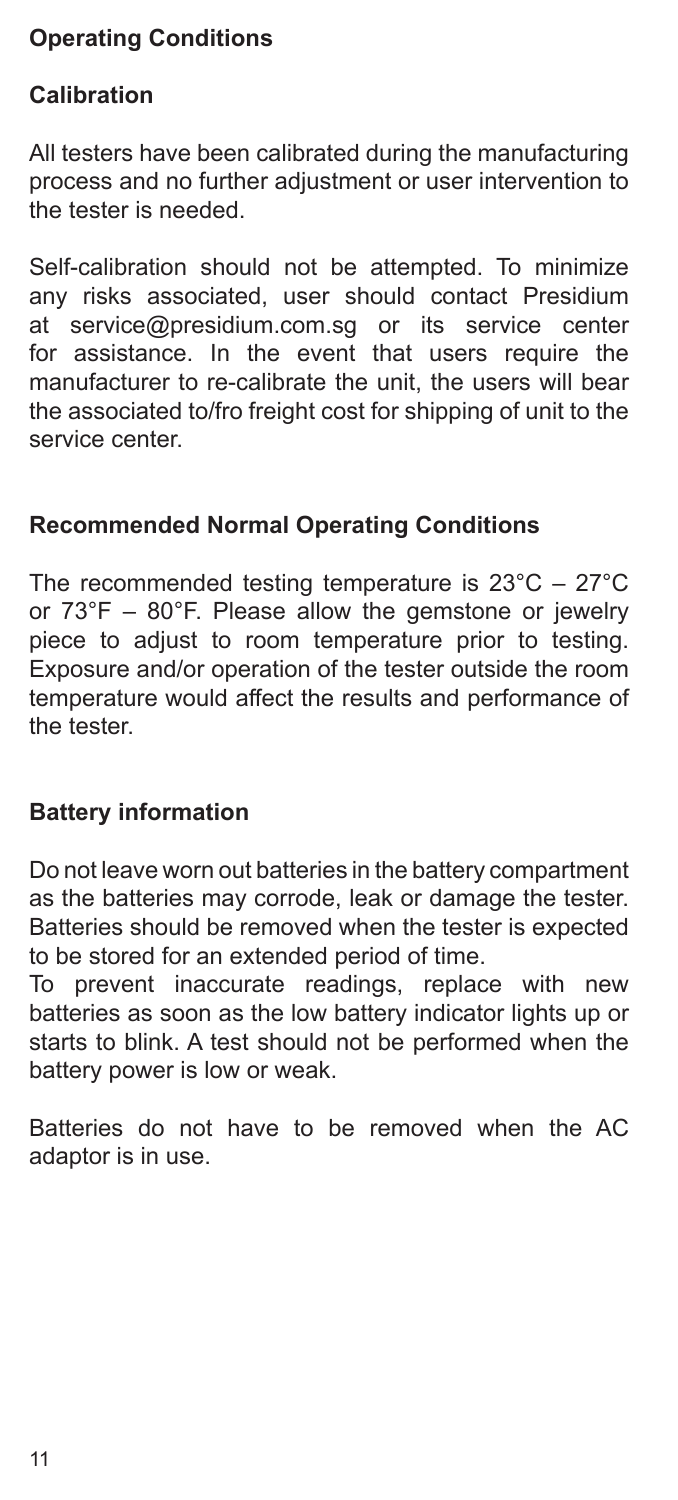Depress the tip of the probe pen against the gemstone. Ensure the tip is fully depressed for consistent pressure between the tip and gemstone for correct reading.

# **For mounted jewelry or gemstones:**

Hold the jewelry or gemstone with one hand and the tester with the other hand **(Fig. 2.1).** For proper operation of the tester, the thumb and index finger must always be placed on the metal-plated serrated part located on both sides of the tester at all times. Care should be taken when testing mounted jewelry. User must ensure that the stones are securely mounted before conducting a test as gap between stone and setting might lead to inaccurate reading.



Fig. 2.1

## **For testing loose gemstones:**

Place the gemstone on the metal stone rest and hold the metal stone rest with one hand while holding the tester with the other hand **(Fig. 2.2).** 



Fig. 2.2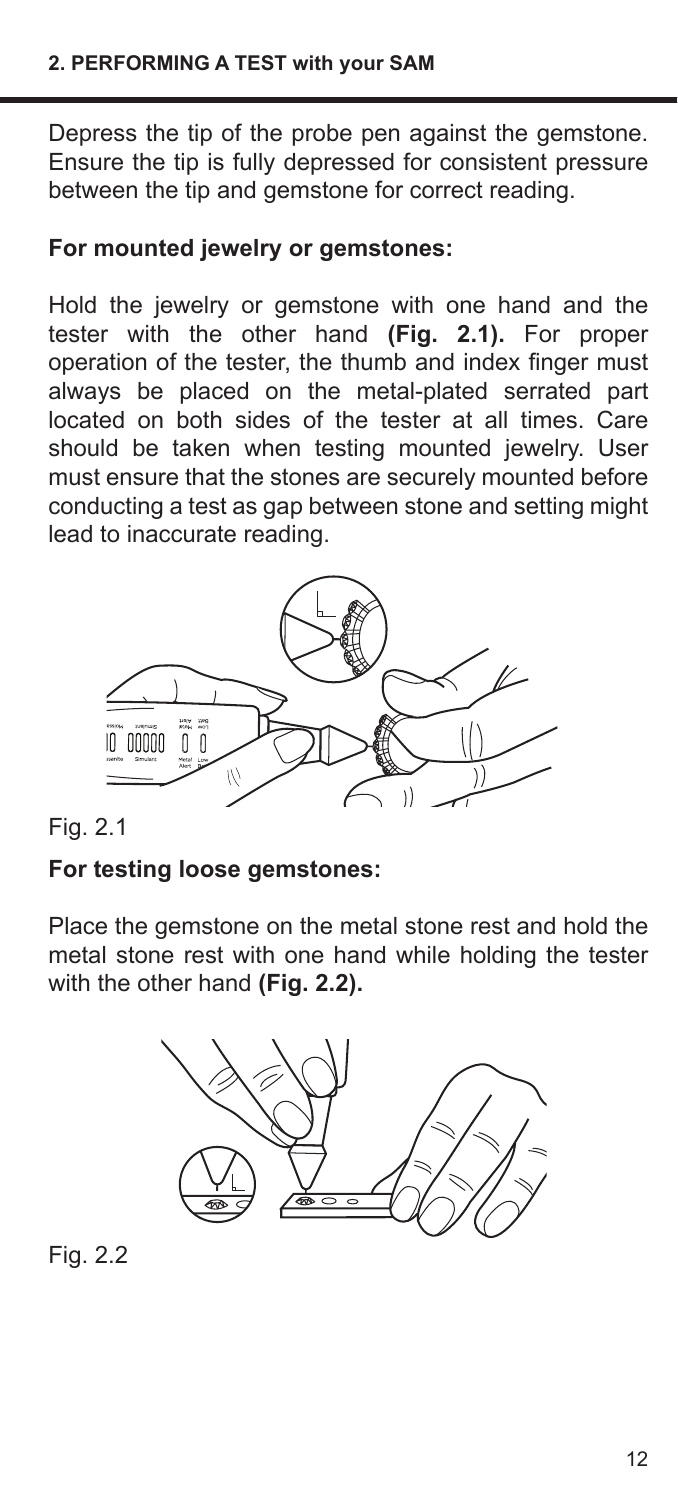# **Tips for using your SAM**

The electrical conductivity of the new low electrical conductivity moissanite may differ across various points and vary from stone to stone. It is therefore advisable to perform more tests on different points across the surface of the suspected gemstones.

In the event of an alternating reading on the suspected gemstone, it is recommended to refer the gemstone to a reputed gemological laboratory for further analysis and verification.

Do not use the tester without its battery cover during the testing. Secure back the battery cover at all times for safety measures.

The probe tip must be placed at a right angle or perpendicular to the facet of the gemstone for an accurate reading.

For proper operation of the tester, fingers must be placed on the metal grip of the tester at all times.

To achieve optimum accuracy for tests involving very small mounted gemstones (1.2 mm exposed diameter and below), it is extremely important that no contact is made on any mounted/ metal part of the jewelry piece. The test results will likely result in confusion, as metal is highly conductive and results may indicate that a moissanite is detected instead.

To achieve optimum accuracy for tests involving very small gemstones (10 points and below), it is important to allow the gemstone to cool down before subsequent tests.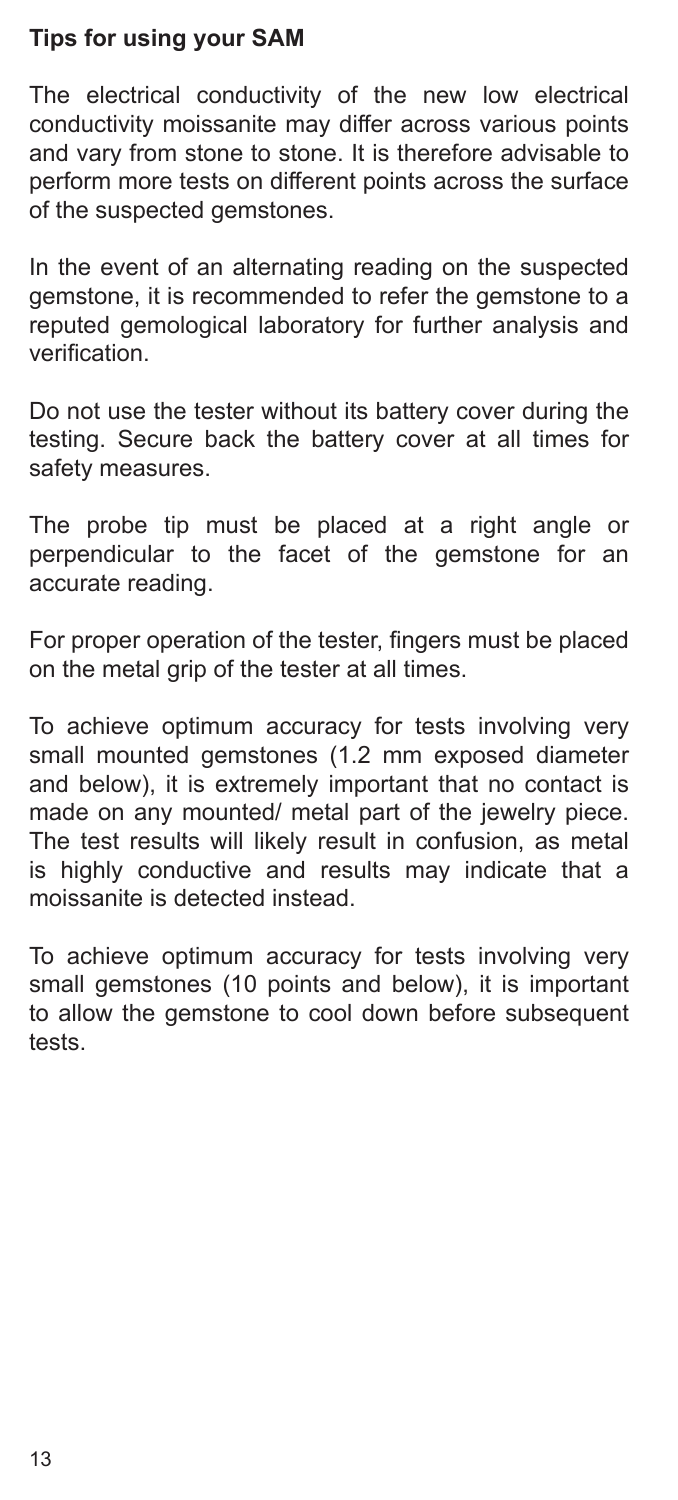# **Cleaning the probe tip**

Please note that if the tester is being used for the first time, or if the tester has not been used for a week, it is advisable to clean the probe tip using a piece of paper to attain a consistent and accurate reading.

- Ensure the unit is switched off.
- Hold the probe pen with the pen tip forming a rightangle (90-degree) with any paper or stone rest (as provided). Gently move in a circular motion without retracting the tip **(Fig. 2.3)**.
- Repeat the same motion several times. The cleaning process is completed and the tester is now ready for use.



Fig. 2.3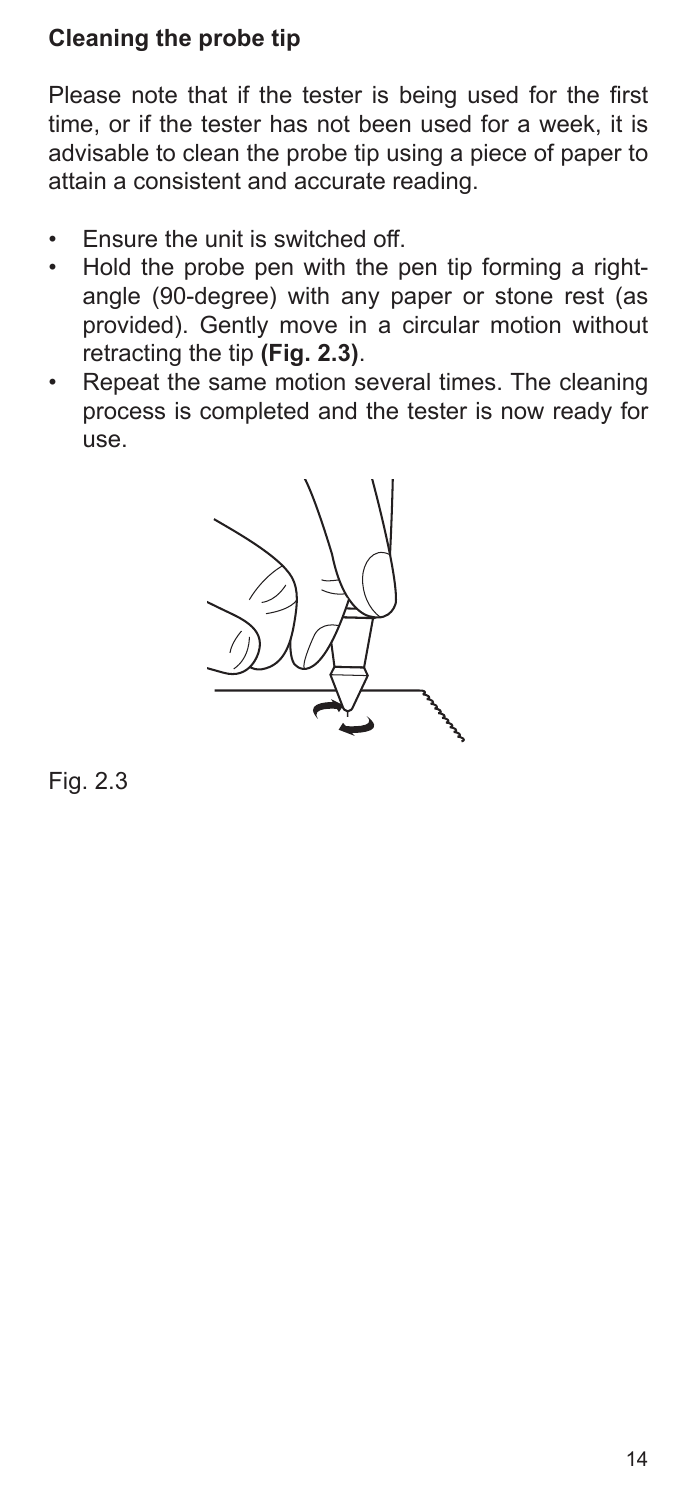The test results are indicated as follows:

## **1. Green LED lights up:**

• Diamond is detected with a continuous audible beep.

## **2. Yellow LED lights up:**

• Moissanite is detected.

# **3. Red LED lights up:**

- Gemstone with high thermal conductivity such a sapphire or topaz is detected when red LED at "Simulant" segment lights up.
- Low battery is indicated when red LED at "Low Batt" segment lights up.

## **4. Orange LED lights up:**

• Metal is detected when orange LED at "Metal" segment lights up with an intermittent beep.

#### **5. No LED lights up:**

• Gemstone with low thermal conductivity such as glass or cubic zirconia will not give any reading on the tester.

Note: For stones with lower thermal inertia, the Presidium Gem Tester / Color Stone Estimator (PGT/ CSE), the Presidium Duo Tester (PDT) or the Presidium Gem Indicator (PGI) can be used to further differentiate the type of simulants as they detect a wider simulant range.